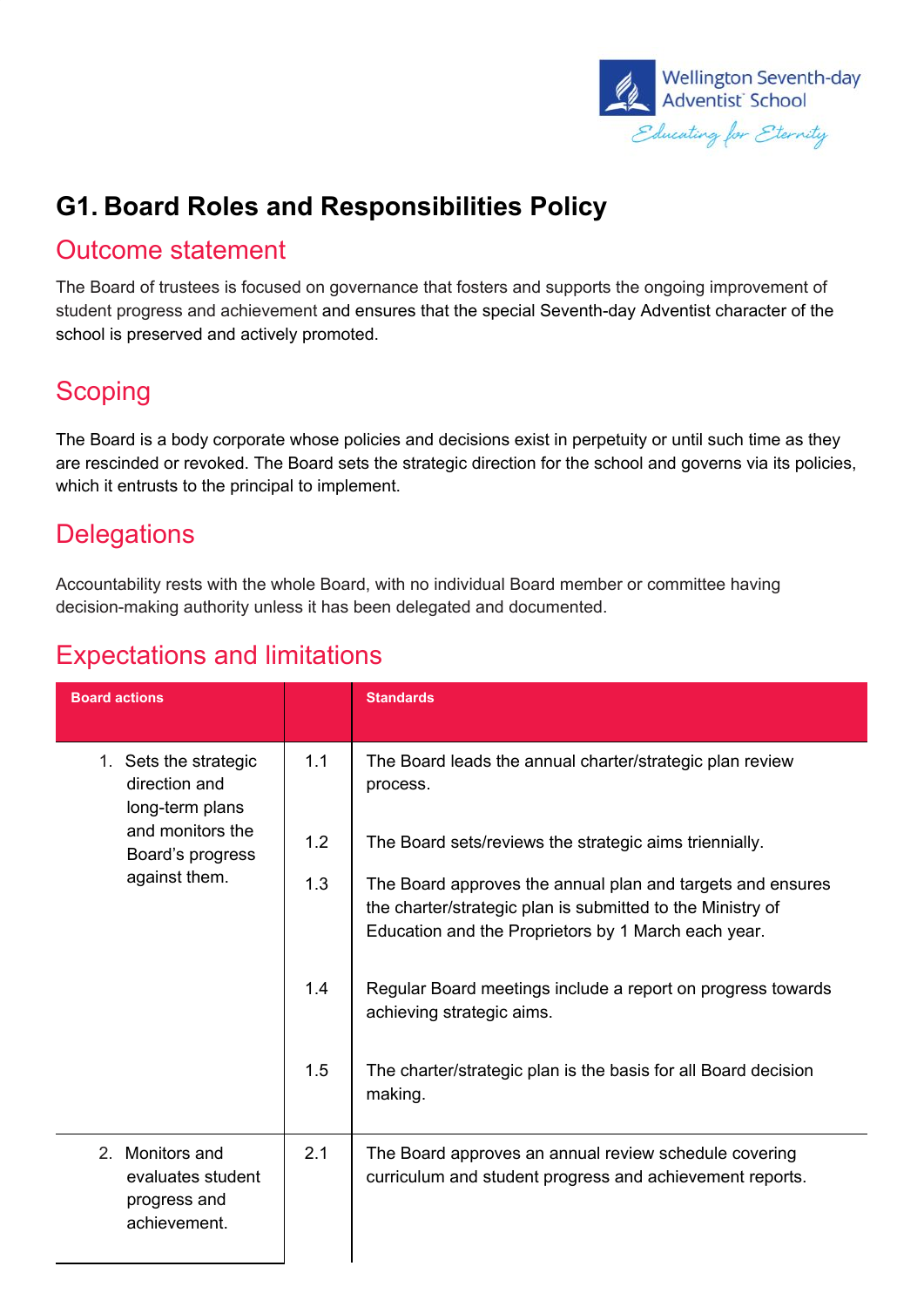|                                                                                        | 2.2 | Reports are received at each regular Board meeting from the<br>principal on progress against the annual plan, highlighting<br>risk/success.    |  |  |
|----------------------------------------------------------------------------------------|-----|------------------------------------------------------------------------------------------------------------------------------------------------|--|--|
|                                                                                        | 2.3 | Information reported to the Board is thoughtfully discussed,<br>critiqued and challenged.                                                      |  |  |
|                                                                                        | 2.4 | Targets in the annual plan are met, the curriculum policy is<br>implemented and there is satisfactory performance of curriculum<br>priorities. |  |  |
| Preserves the<br>3.<br>special character<br>of the school                              | 3.1 | Special character is deliberately considered in all Board<br>decisions.                                                                        |  |  |
|                                                                                        | 3.2 | The Board ensures the special Seventh-day Adventist character<br>of the school is upheld and monitored by the proprietor's<br>appointees.      |  |  |
|                                                                                        | 3.3 | Manifestation of the special character is included in the<br>proprietor's report presented at Board meetings once a term.                      |  |  |
| 4. Appoints,<br>assesses the<br>performance of<br>and supports the<br>principal.       | 4.1 | Principal's performance management system is in place and<br>implemented.                                                                      |  |  |
| Approves the<br>5.<br>budget and<br>monitors financial<br>management of<br>the school. | 5.1 | Budget is approved by the first meeting each year.                                                                                             |  |  |
|                                                                                        | 5.2 | Satisfactory performance of financial management against<br>budget is in evidence.                                                             |  |  |
| Effectively<br>6.<br>manages risk.                                                     | 6.1 | The Board has an effective governance model in place.                                                                                          |  |  |
|                                                                                        | 6.2 | The Board remains briefed on internal/external risk<br>environments and takes action where necessary.                                          |  |  |
|                                                                                        | 6.3 | The Board identifies trouble spots in statements of audit and<br>takes action if necessary.                                                    |  |  |
|                                                                                        | 6.4 | The Board ensures the principal reports on all potential and real<br>risks when appropriate and takes appropriate action.                      |  |  |
| Ensures<br>$7_{\circ}$<br>compliance with                                              | 7.1 | New members read and understand the governance framework<br>including policies, the School's charter/strategic plan, Board                     |  |  |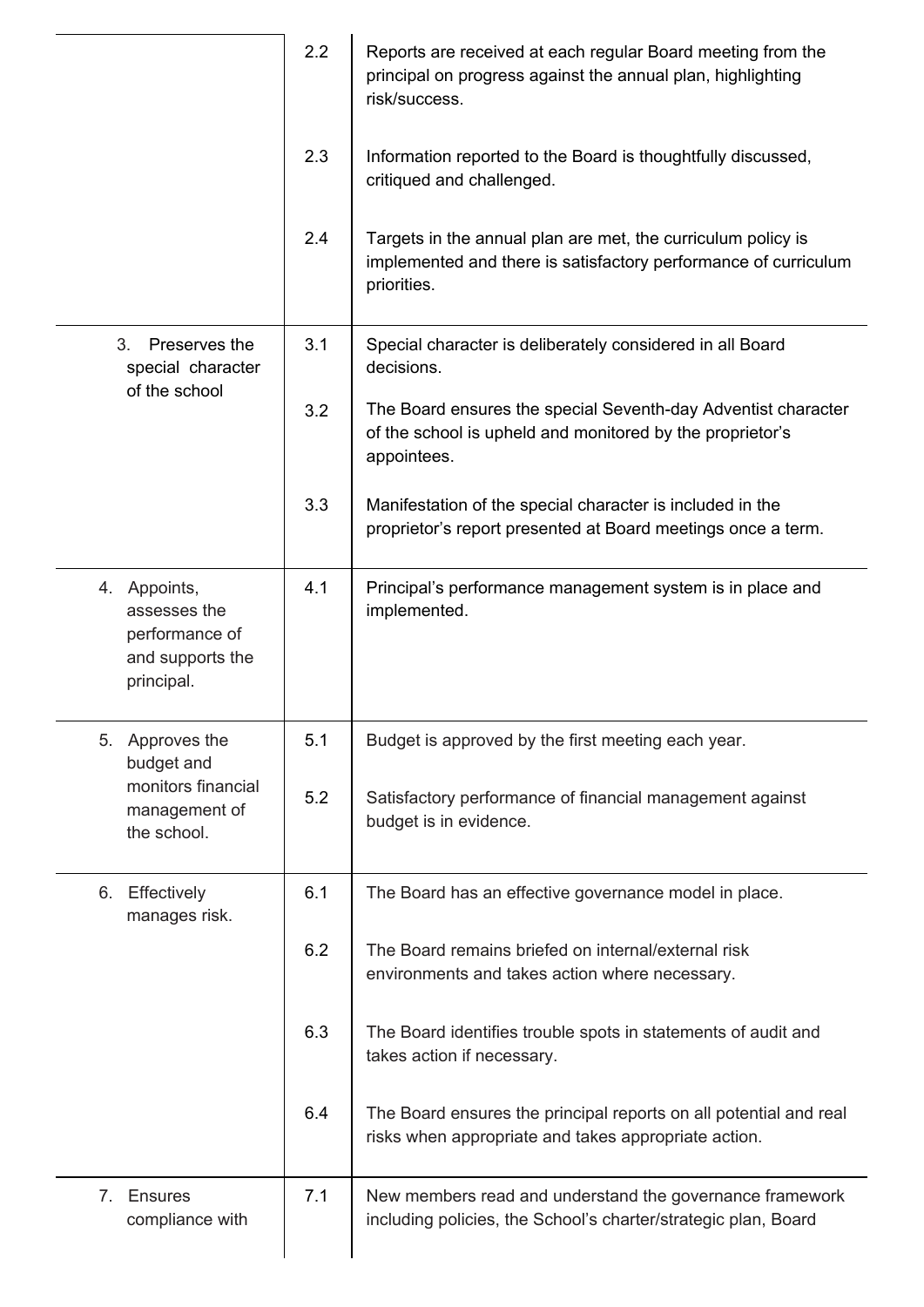| legal<br>requirements.                                                                        |      | induction pack and requirements and expectations of Board<br>members.                                                                                                  |  |
|-----------------------------------------------------------------------------------------------|------|------------------------------------------------------------------------------------------------------------------------------------------------------------------------|--|
|                                                                                               | 7.2  | New and continuing members are kept aware of any changes in<br>legal and reporting requirements for the school.                                                        |  |
|                                                                                               | 7.3  | The Board seeks appropriate advice when necessary.                                                                                                                     |  |
|                                                                                               | 7.4  | Accurate minutes of all Board meetings are approved by the<br>Board and signed by the Chair.                                                                           |  |
|                                                                                               | 7.5  | Individual staff/student matters are always discussed in<br>public-excluded sessions.                                                                                  |  |
|                                                                                               | 7.6  | Board meetings have a quorum (more than half of the trustees<br>presently holding office).                                                                             |  |
| <b>Ensures Board</b><br>8.<br>members attend<br>Board meetings<br>and take an<br>active role. | 8.1  | Board meetings are effectively run.                                                                                                                                    |  |
|                                                                                               | 8.2  | Board members attend Board meetings having read Board<br>papers and reports and are ready to discuss them.                                                             |  |
|                                                                                               | 8.3  | Attendance at 80% of meetings (minimum).                                                                                                                               |  |
|                                                                                               | 8.4  | No unexplained absences at Board meetings (three<br>consecutive absences without prior leave results in immediate<br>step-down - refer Education Act 1989 s104 (1) (c) |  |
| 9. Approves major<br>policies and                                                             | 9.1  | The Board approves programme initiatives as per policies.                                                                                                              |  |
| programme<br>initiatives.                                                                     | 9.2  | The Board monitors implementation of programme initiatives.                                                                                                            |  |
| 10. Fulfils the intent<br>of the Treaty of<br>Waitangi by                                     | 10.1 | The Treaty of Waitangi is obviously considered in Board<br>decisions.                                                                                                  |  |
| valuing and<br>reflecting New<br>Zealand's dual<br>cultural heritage.                         | 10.2 | The Board, Principal and staff are culturally responsive and<br>inclusive.                                                                                             |  |
| 11. Approves and<br>monitors human<br>resource<br>policy/procedure,<br>which ensures          | 11.1 | The Board becomes and remains familiar with the broad<br>employment conditions that cover employees (staff<br>employment agreements and arrangements).                 |  |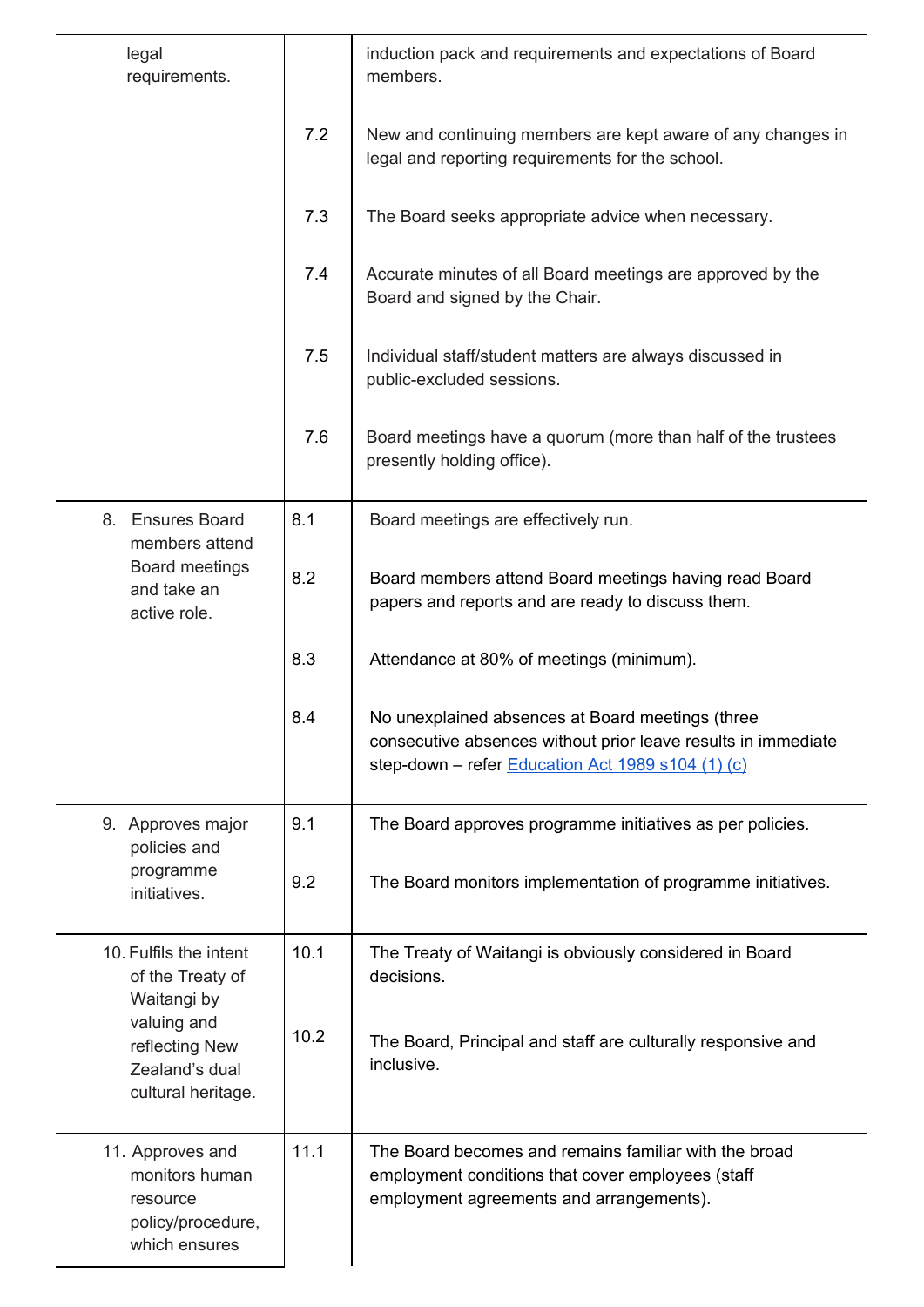| effective practice<br>and contributes<br>to its<br>responsibilities as<br>a good employer.                                               | 11.2<br>11.3 | The Board ensures there are personnel policies in place and<br>they are adhered to (code of behaviour).<br>The Board ensures there is ongoing monitoring and review of<br>all personnel policies. |  |
|------------------------------------------------------------------------------------------------------------------------------------------|--------------|---------------------------------------------------------------------------------------------------------------------------------------------------------------------------------------------------|--|
| 12. Deals with<br>disputes and<br>conflicts referred<br>to the Board as<br>per the school's<br>concerns and<br>complaints<br>procedures. | 12.1         | Successful resolution of any disputes and conflicts referred is<br>achieved.                                                                                                                      |  |
| 13. Represents the<br>school in a<br>positive,<br>professional<br>manner.                                                                | 13.1         | Code of behaviour is adhered to.                                                                                                                                                                  |  |
| 14. Oversees,<br>conserves and<br>enhances the<br>resource base.                                                                         | 14.1         | Property/resources meet the needs of the student achievement<br>aims.                                                                                                                             |  |
| 15. Effectively hands<br>over governance<br>to new<br>Board/trustees at<br>election time.                                                | 15.1         | New trustees are provided with induction and a copy of the<br>Board's governance manual.                                                                                                          |  |
|                                                                                                                                          | 15.2         | New trustees are fully briefed and able to govern following<br>attendance at an orientation programme.                                                                                            |  |
|                                                                                                                                          | 15.3         | Appropriate delegations are in place as per Schedule 6 (17) of<br>the Education Act.                                                                                                              |  |
|                                                                                                                                          | 15.4         | Board and trustees participate in appropriate ongoing<br>professional development.                                                                                                                |  |

# Procedures/supporting documentation

- Strategic Plan
- Annual Plan
- Proprietors handbook for NZ Adventist School Board of Trustees
- School Governance Policies
- School Deed of Integration Agreement